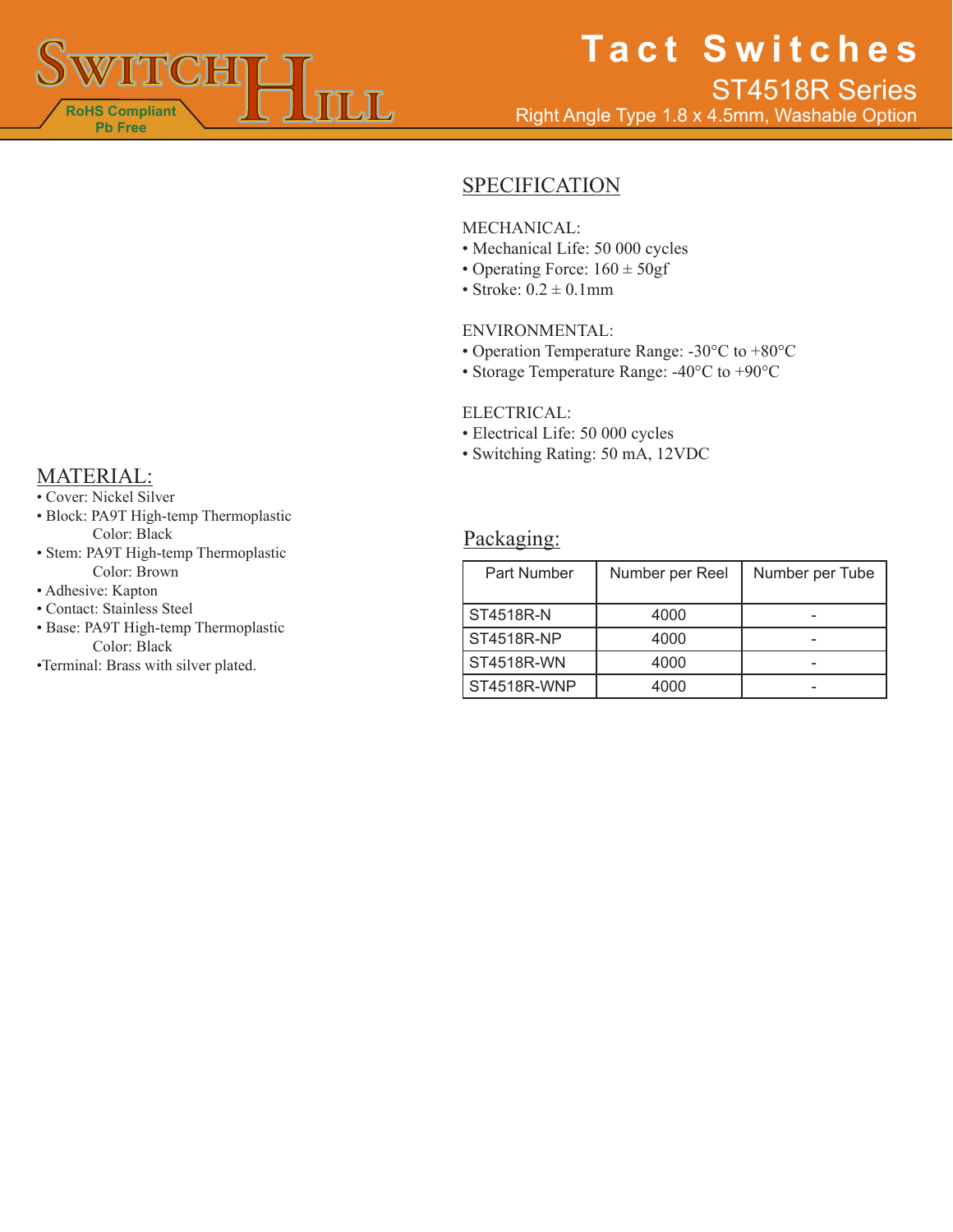

# **Tact Switches** ST4518R Series

Right Angle Type 1.8 x 4.5mm, Washable Option

**ST4518R-N**

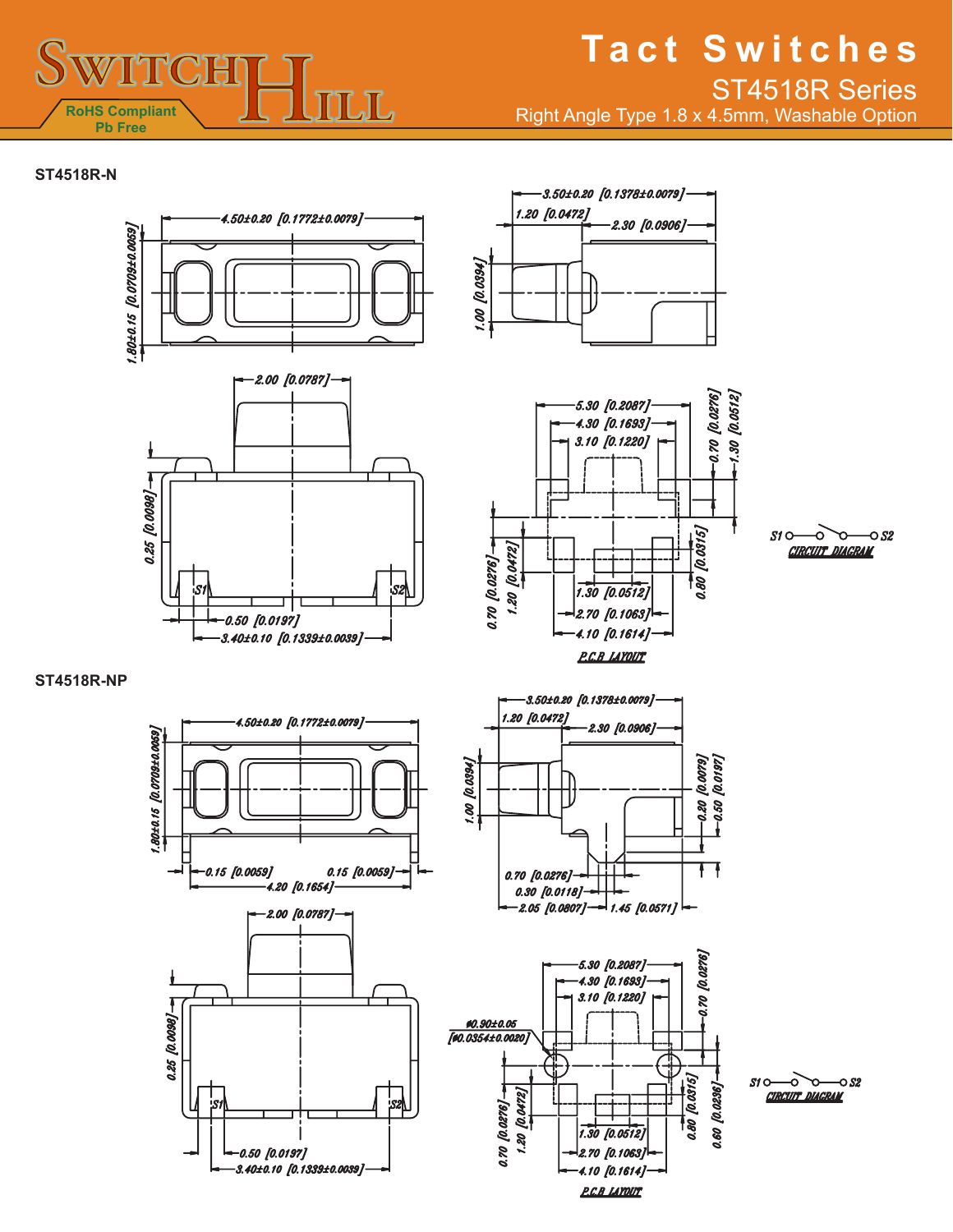

# **Tact Switches**

# ST4518R Series

Right Angle Type 1.8 x 4.5mm, Washable Option

#### **ST4518R-WN**